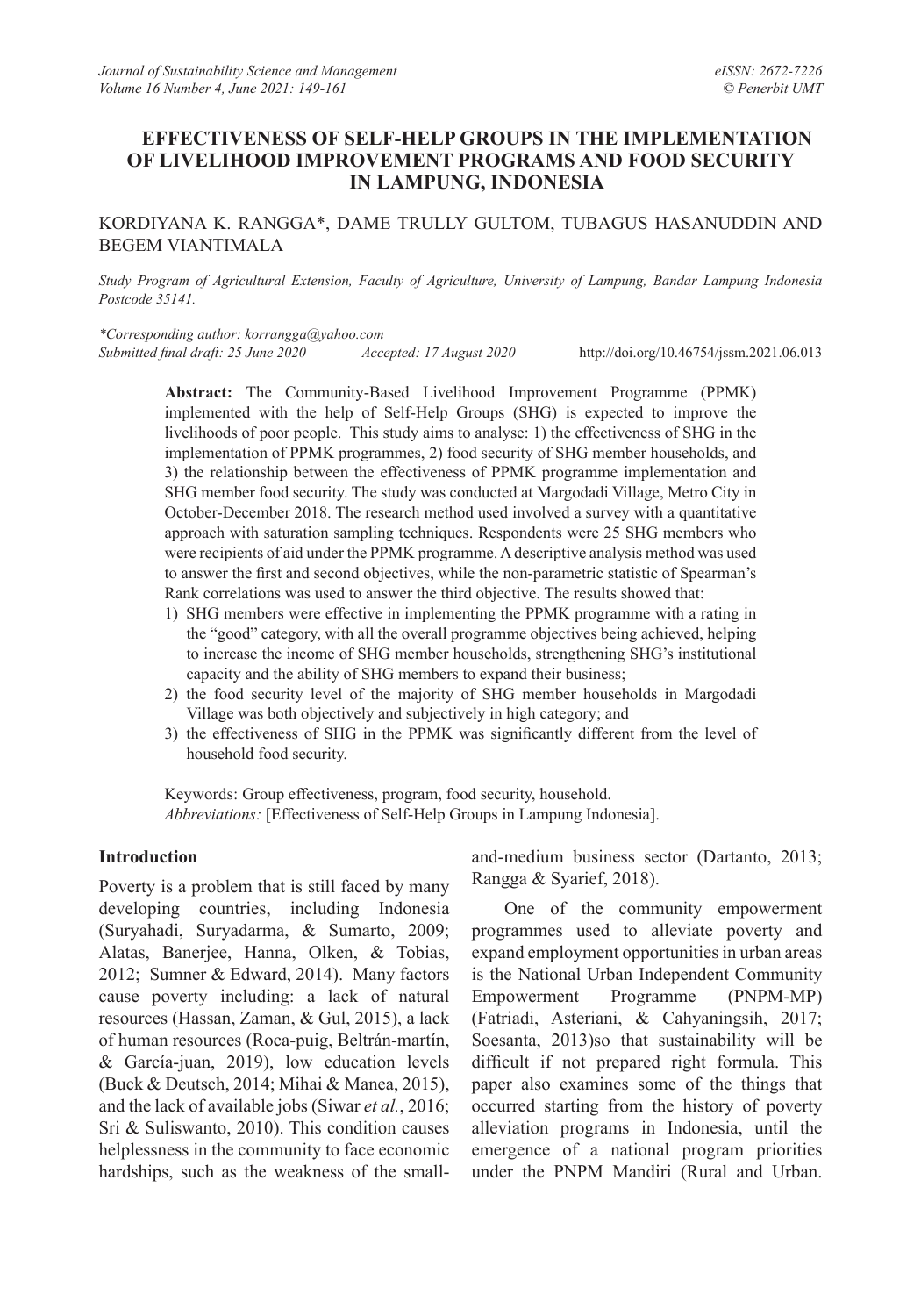This National Programme aims to support the government's efforts to reduce the number of poor people in Indonesia and is expected to improve the welfare of Indonesian communities according to the mandate of the UUD'45. The strategy implemented by the programme involves strengthening community institutions and engaging elements of the community, right from the planning stage, through to the implementation, monitoring and evaluation stages (Mubarak, 2010; Yamsul & Salim, 2013; Mufid, 2014; Yanfika, Listiana, Mutolib, & Rahmat, 2019).

There are three programmes run by PNPM-MP comprising physical, economic and social development schemes (Soesanta, 2013; Munawar, 2017). On the economic side, the poor can avail of a revolving economic loan assistance facility (Matridi *et al.,* 2015; Rahjuni, Badriah, & Rafinda, 2019). Revolving loans are provided to assist productive activities in order to create business and employment opportunities, and can also be used to start schemes that improve community welfare (Fatriadi *et al.,* 2017). Revolving loans to the poor are given directly to the community through Non Governmental Organisations (NGO) in each village in various regions, including Metro City in Lampung Province. The NGO is an institution established to expedite the running of the PNPM-MP programme under the purview of the Financial Management Unit (UPK), which will consider the feasibility of the community loan.

Metro City has 22 NGO's, slightly fewer than other regions, which have two NGO's with a "civilized" status, the highest status, for the Community-Based Livelihood Improvement Programme (PPMK). The programme is a part of the Urban Independent Empowerment programme (PNPM) which is devoted to the development of manufacturing and production activities that have received revolving economic loans with returns of up to 98%. The PPMK scheme uses the same principles as revolving economic loans, the only differences being the amount of funds loaned are higher than revolving loans and the period of repayment being longer.

Through the mentoring approach to Self-Help Groups (SHG), the PPMK is expected to improve the livelihoods of the poor, particularly with regard to the income levels which ultimately impacts the level of household food security (Meilia, Zakaria, & Prasmatiwi, 2014; Rangga, Darsono, Anantanyu, & Wijaya, 2014).

However, if a programme that aims to help the community prosper is not adopted and accommodated properly by the target audience that is supposed to benefit from it, problems such as the misuse or abuse of the programme and inappropriate implementation may occur.

Research on the effectiveness and impact of the Self-help Groups has proven that they have a good impact on society (Mehta, Mishra, & Amrinder Singh, 2011; Hartina et al., 2017; Gugerty, Biscaye, & Anderson, 2018; Nimisha & Arumugam, 2019).

However, research on the relationship between SHGs and household food security has not been studied at any length and is something that this research paper aims to rectify. This research is very interesting and expected to provide new findings that will aid efforts to improve global food security, especially for the poor in both urban and rural areas.

 The success of the SHG-run programme is expected to support enhancement of food security initiatives and Sustainable Development Goals in Indonesia.

Based on this, it is necessary for research to analyse:

- 1) The effectiveness of SHG in the implementation of the PPMK in Margodadi Village, Metro City,
- 2) the food security of SHG member households, and
- 3) the relationship between the effectiveness of SHG and the food security of SHG members.

## **Materials and Methods**

The research site was Margodadi Village, Metro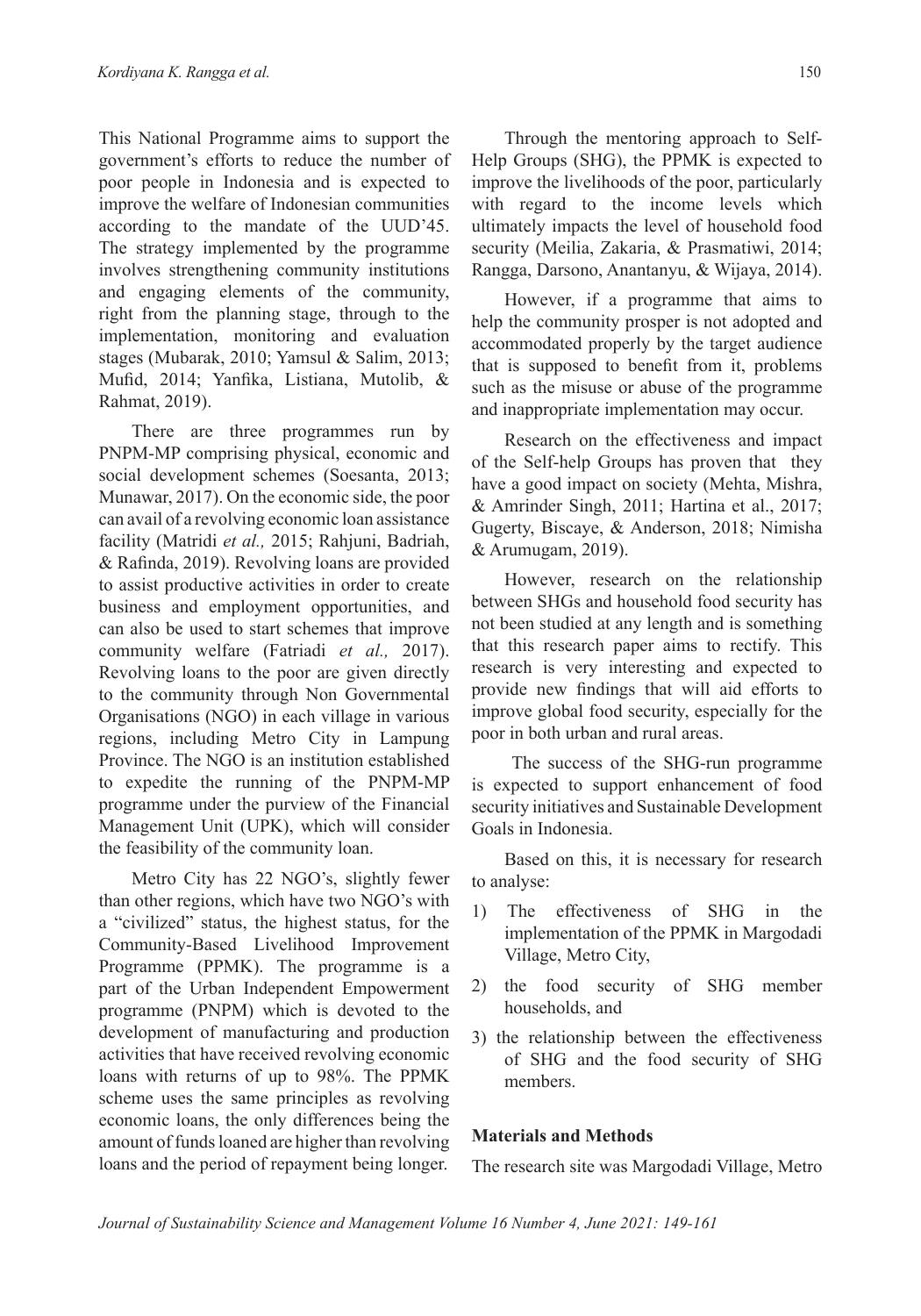City in Lampung Province, Indonesia. The site was determined using a purposive sampling method with the consideration that Margodadi Village was the only village in Metro City with an NGO that received the PNPM Award from the Mayor of Metro City. Data collection and research were conducted in October-December 2018.

The sampling technique in the study used saturation sampling technique. Saturation sampling is a sample determination technique using population members as samples. The study population came from members of the Non-Governmental Organisation in LKM (Community Self-help Organization) of Metro City who were recipients of the PPMK. The method of analysis was carried out using descriptive analysis and nonparametric statistics. Descriptive analysis was used to answer the first and second objectives, while the third objective was obtained by using non-parametric analysis of Spearman's rank correlation (Nichols & Holmes, 2007; Henseler, 2012; Fujita, Takahashi, & Patriota, 2014).

The effectiveness of SHG in implementing the PPMK can be seen from the large increase in the income of SHG members, the improvement of institutional capacity, and the ability to expand the business. The level of household food security is known by using objective and subjective measures. Objective measures are derived by comparing the food expenditure and total household expenditure. If the share rate of food expenditure in household is <60%, then the household is said to have food security, and if the share rate of food expenditure is  $\geq 60\%$ , then the household is said not to have food security (Sapar, Jahi, Ilham, & Bonar, 2007).

The subjective food security of SHG member households in this study was seen from the opinions, views, attitudes, or arguments of SHG member households on their food situation, namely the availability of food for SHG household members, household food distribution, and consumption of food items to meet the food needs of its members from time to time in order to live a healthy life and be able to carry out their daily activities.

#### **Results and Discussion**

### *Responden Identity*

The majority of SHG members (68%) are women. The results of field observations revealed that the types of businesses pursued by SHG members (72%) were mostly various foods (various chips: bananas, cassava), and stalls that were easy to set up and run by women (mothers), while things related to fisheries business, namely fish spawning and catfish farming activities were carried out by men (fathers).

The productive age allows respondents to have high morale and good understanding of the material. This condition is one of the potentials to increase the active role of SHG members to get involved in the PPMK. The higher a person's age, the better his performance will be (Nurhardjo, 2012; Sapar, Yusuf, & Haedar, 2014; Mutolib, Yonariza, Mahdi, & Ismono, 2016) West Sumatra Province in Indonesia,\\nleads to the clan's women experiencing injustice when it comes to the\\nmanagement of communal forest land (ulayat. This shows a maturity owned by each individual in order to determine the decision-making and concrete steps in the future in doing a business. The details of the respondents in this study is presented in Table 1.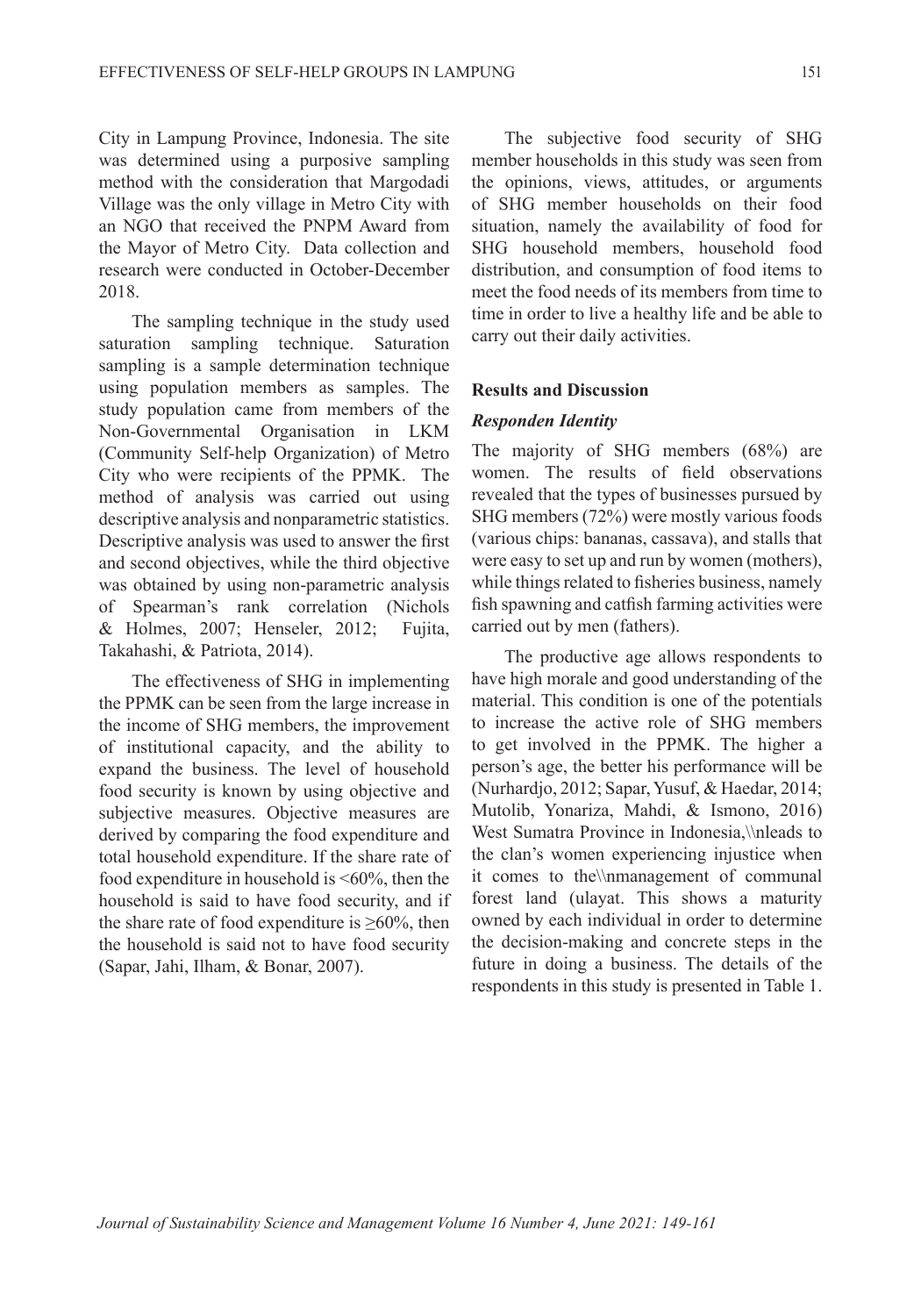| $\mathbf{N}\mathbf{0}$ | Variable                                      | <b>Number</b><br>(Persons) | Percentage(%) |
|------------------------|-----------------------------------------------|----------------------------|---------------|
| $\mathbf{1}$           | Gender                                        |                            |               |
|                        | Male                                          | 8                          | 32.00         |
|                        | Female                                        | 17                         | 68.00         |
|                        | Total                                         | 25                         | 100.00        |
| 2                      | Age (years)                                   |                            |               |
|                        | $(1)$ Young $(28 - 41)$                       | 13                         | 52.00         |
|                        | $(2)$ Adult $(42 - 55)$                       | 9                          | 36.00         |
|                        | $(3)$ Old $(56 - 66)$                         | 3                          | 12.00         |
|                        | Total                                         | 25                         | 100.00        |
| 3                      | <b>Formal Education</b>                       |                            |               |
|                        | (1) Elementary School                         | 6                          | 24.00         |
|                        | (2) Junior-Senior High School                 | 18                         | 72.00         |
|                        | (3) Diploma                                   | $\mathbf{1}$               | 4.00          |
|                        | Total                                         | 25                         | 100.00        |
| $\overline{4}$         | Number of dependent family<br>members(person) |                            |               |
|                        | (1) 2                                         | 5                          | 20.00         |
|                        | $(2)$ 3                                       | 8                          | 32.00         |
|                        | (3)4                                          | 12                         | 48.00         |
|                        | Total                                         | 25                         | 100.00        |
| 5                      | Type of business                              |                            |               |
|                        | $(1)$ Fisheries                               | 7                          | 28.00         |
|                        | (2) Various foods                             | 13                         | 52.00         |
|                        | $(3)$ Stall                                   | 5                          | 20.00         |
|                        | <b>Total</b>                                  | 25                         | 100.00        |

Table 1: Identity of Self-Help Groups (SHG) based on age, formal education, and number of dependent family members

## *An Overview of PPMK and SHG*

PPMK is an intervention programme under the PNPM-MP established by the Ministry of Public Works of the Republic of Indonesia, to develop its manufacturing and business activity levels. The PPMK aims to strengthen SHG institutional and business activities and make them more independent and sustainable, which are oriented to improving the livelihoods of the poor (sustainable livelihood) with a group assistance approach. SHG are groups of people who voluntarily unite over a shared vision, interest

or need. The group works together to achieve the same goals. The PPMK in Metro City began on August 6, 2014, at KSM (Community Self-Reliance Institution) of Margodadi Jaya. The program consists of the preparation, planning, disbursement, and utilisation stages, as well as the strengthening and development stages. Before the programme started running, KSM, SHG, and city facilitators met and continued to meetas much as eight times between the preparation stage and the planning stage of the programme.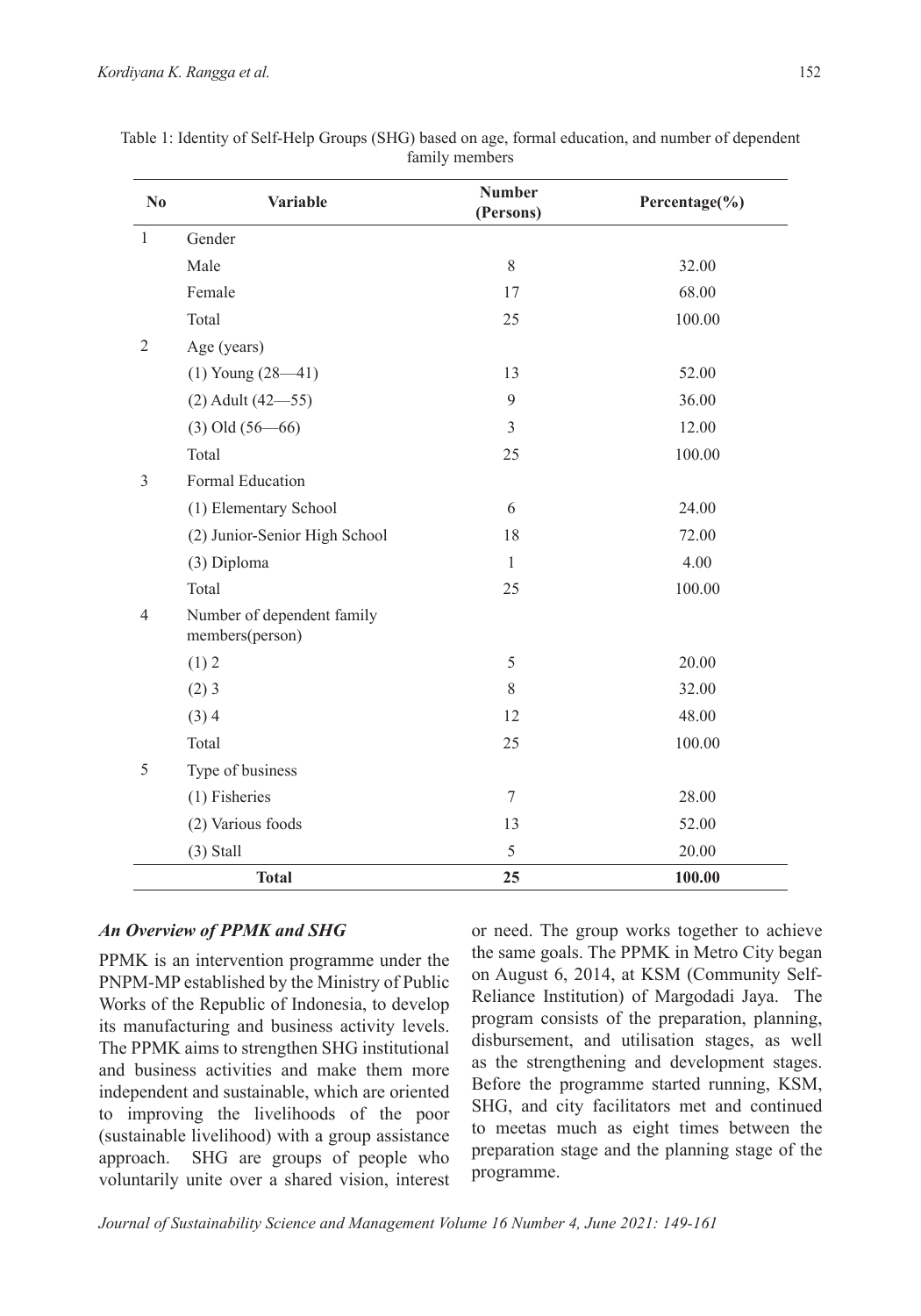### *Effectiveness of SHG Members in the Implementation of the PPMK*

The effectiveness of SHG in implementing the PPMK can be seen by the magnitude of the success of the PPMK in achieving its goals, which include: increasing the income of SHG members after participating in the PPMK, increasing institutional capacity, and the ability of SHG members to expand their businesses. The results of the study related to the effectiveness of SHG in running the PPMK is displayed in Table 2.

From Table 2, information it can be seen that most respondents considered the PPMK as capable of boosting member income (52.00%), strengthening institutional capacity (44.00%), and being able to increase the ability of members to expand their businesses (36.00%).

#### *Increasing of SHG Members income*

There was an increase in the total income of SHG members after participating in the PPMK program (Table 3). The highest percentage of income was obtained by SHG Sembada members, with 211 percent. SHG Sembada is one of the SHGs that is involved with fish hatchery businesses. This significant increase in income is due to SHG Sembada having a business that always runs smoothly (has continuous production), a large initial capital from SHG members, a demand for catfish seeds that always increases every season and a ready availability of PPMK loans, which has allowed SHG Sembada to increase its capital and expand its marketing activities exponentially.

On the other end of the spectrum lies SHG Kenanga, an SHG which has the majority of its members working as small traders (selfemployed) who do not require large loans or

| $\mathbf{N}\mathbf{0}$ | Variable (Score)                                     | <b>Number</b><br>(Person) | Percentage<br>(%) |
|------------------------|------------------------------------------------------|---------------------------|-------------------|
| 1                      | Increase in income of SHG members                    |                           |                   |
|                        | $2,000-3,325$ (Less increased)                       | 6                         | 24.00             |
|                        | 3,326-4,651 (Quite increased)                        | 6                         | 24.00             |
|                        | 4,652-5,975 (Increased)                              | 13                        | 52.00             |
|                        | Total                                                | 25                        | 100.00            |
|                        | Average: 4,560 (Quite increased)                     |                           |                   |
| $\overline{2}$         | Strengthening institutional capacity                 |                           |                   |
|                        | 8,400-- 12,306 (Bad)                                 | 7                         | 28.00             |
|                        | 12,307--16,213 (Fairly good)                         | 11                        | 44.00             |
|                        | 16,214--20,120 (Good)                                | 7                         | 28.00             |
|                        | Total                                                | 25                        | 100.00            |
|                        | Average: 14.513 (Fairly good)                        |                           |                   |
| 3                      | The ability of members to expand business activities |                           |                   |
|                        | $2,000-3,255$ (Less capable)                         | 8                         | 32.00             |
|                        | 3,256-4,511 (Quite capable)                          | 8                         | 32.00             |
|                        | 4,512–5,767 (Capable)                                | 9                         | 68.00             |
|                        | Total                                                | 25                        | 100.00            |
|                        | Average: 4.005 (Quite capable)                       |                           |                   |

Table 2:Effectiveness of SHG Members in the Implementation of the PPMK

*Journal of Sustainability Science and Management Volume 16 Number 4, June 2021: 149-161*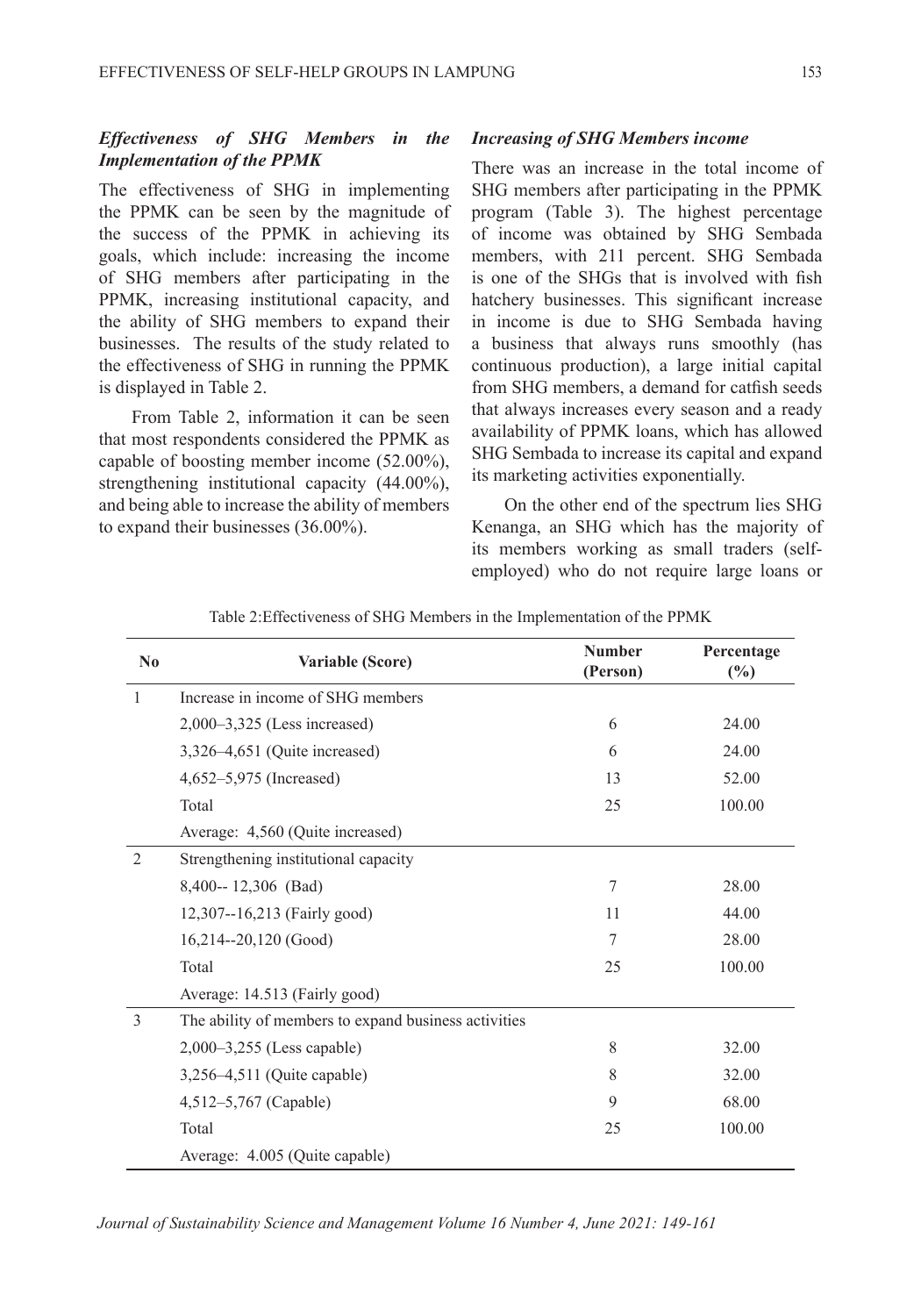start up capital. This SHG sells raw/cooked vegetables, various chips, market snacks, and grocery store items. After a PPMK loan , SHG members can increase their income by more than 50 percent. The increased revenue details can be seen in Table. 3.

## *Strengthening SHG Institutional Capacity*

Strengthening institutional capacity of SHG in question is an increase in the ability of groups to understand the rules and carry out development sustainably in a broad sense, which consists of norms/regulations implemented as well as facilities and technology owned by SHG members. Strengthening institutional capacity of SHG includes:

- 1) Utilisation of loan capital,
- 2) Loan instalments,
- 3) Appropriateness of instalment payment times,
- 4) Reporting on the utilisation of loan funds,
- 5) Ownership of facilities and technology,
- 6) Computer-use in SHG administration management, and
- 7) Internet use in accessing information.

Institutional capacity strengthening of SHG members (44%) is in a fairly good category. The results showed that in the use of loan capital, SHG members were quite cooperative, most of which used loan capital only for businesses, not used for other purposes outside the business.

# *Ability of SHG Members to Expand Business Activities*

The level of ability of SHG members to expand their businesses is can be seen from: the increase in the types of businesses run by SHG members and the increase in the volume of business conducted. The level of ability of SHG members to expand their businesses was in the mostly capable category at 68%, yet the average level of ability of SHG members was in the category of "quite capable". The ability of SHG members to expand their businesses can be seen in Table 4.

The increase in the type of business carried out by SHG members showed that nine people decided to continue to have one type of business, because they wanted to focus on developing the business. All SHG members who only carried out one type of business, namely SHG Sembada with its catfish hatchery business, sought to increase the number volume of business transactions, even though the type of businesses owned was only one. Unlike members of SHG Kenanga, Tunas Karya, and Kenari, whose entrepreneurs and traders wanted to add many different types of businesses. Irrespective of the types of businesses owned, all SHG members experienced an increase in business volumes at one time or another, with the average business volume increase being more than 50 percent. This is due to the high demand. This condition proves that the NGO's have been effective in implementing the PPMK, by increasing members' income, strengthening institutional

Table 3: Average income and increased income of SHG members before and after participating in the PPMK program.

| No.                           | Name of SHG | <b>Average Income of SHG Members</b><br>(Rupiah per Month) |            | Percentage of Increase in Income of |
|-------------------------------|-------------|------------------------------------------------------------|------------|-------------------------------------|
|                               |             | <b>Before</b>                                              | After      | <b>SHG Members (%)</b>              |
|                               | Matahari    | 1.290.000                                                  | 2.614.000  | 102                                 |
| $\mathfrak{D}_{\mathfrak{p}}$ | Sembada     | 1.700.000                                                  | 5.292.800  | 211                                 |
| 3                             | Tunas Karya | 1.000.000                                                  | 2.020.000  | 102                                 |
| 4                             | Kenanga     | 1.300.000                                                  | 2.150.000  | 65                                  |
| 5                             | Kenari      | 1.290.000                                                  | 2.300.000  | 78                                  |
| Total                         |             | 6.580.000                                                  | 14.376.800 |                                     |

*Journal of Sustainability Science and Management Volume 16 Number 4, June 2021: 149-161*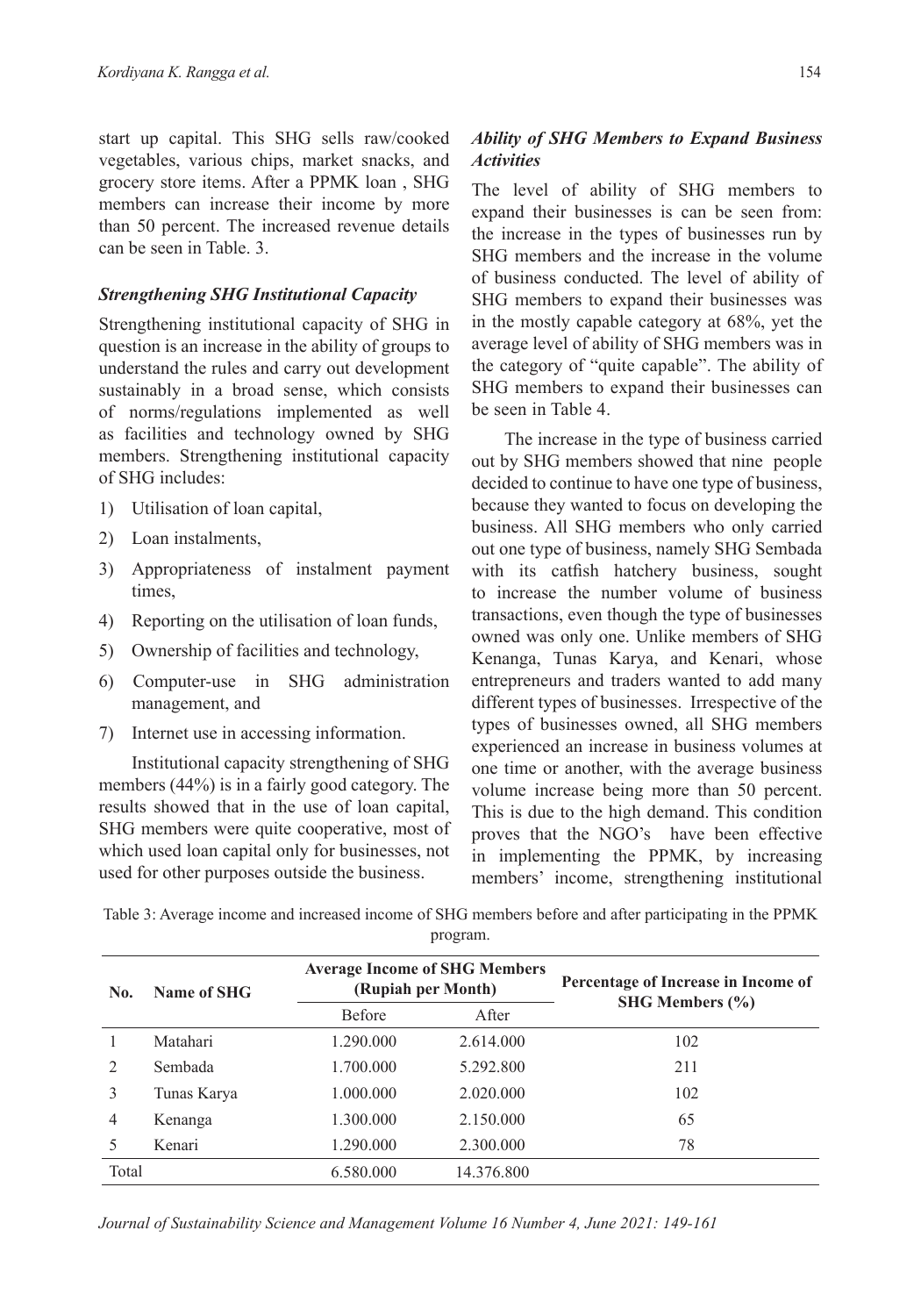|                           | Name of<br>Self-Help<br>Group | <b>Expansion of SHG Member Business Activities Per Person</b> |          |            |                                    |                  |                                   |  |
|---------------------------|-------------------------------|---------------------------------------------------------------|----------|------------|------------------------------------|------------------|-----------------------------------|--|
| $\mathbf{N}$ <sub>0</sub> |                               | <b>Increase in Type Business</b>                              |          |            | <b>Increase in Business Volume</b> |                  |                                   |  |
|                           |                               | 1 type                                                        | 2 type   | $>$ 2 type | <b>Not increased</b>               | <b>Increased</b> | <b>Highly</b><br><b>Increased</b> |  |
|                           | Matahari                      |                                                               |          |            | $\theta$                           |                  |                                   |  |
| 2                         | Sembada                       |                                                               | $\Omega$ |            | 0                                  |                  |                                   |  |
| 3                         | Tunas karya                   | $\theta$                                                      | 4        |            | 0                                  |                  |                                   |  |
| $\overline{4}$            | Kenari                        | 0                                                             |          |            | 0                                  |                  |                                   |  |
| 5                         | Kenanga                       |                                                               |          |            | 0                                  | 4                |                                   |  |
|                           | Total                         | 9                                                             |          |            |                                    | 10               |                                   |  |

Table 4: Expansion of SHG member business activities per person

capacity, and the ability of SHG members to expand their businesses; a clear signal that the overall programme objectives have been wellachieved.

### *Household Food Security of SHG Members*

Food Security according to Law no. 18 of 2012 is the condition of the fulfillment of food for the State up to individuals and reflected in the availability of sufficient food both in quantity and quality, safe, diverse, nutritious, evenly distributed and affordable and not in conflict with the religion, beliefs and culture of the community in order to be able to live healthy, active and productive in a sustainable manner.

Subjective food security is measured based on the views, opinions, and attitudes of the people in affected by the situation and involves three indicators, namely the availability of food, the distribution of food and the level of consumption of food. While objectively, food security is based on the amount of food in general, energy consumption, per-capita food availability, the share of household food expenditure on total household expenditure and household ability to deal with shocks.

## *Level of Household Food Security of SHG Members Objectively*

The level of food security objectively can be seen from the share of household food expenditure. Household expenditure is the costs incurred by a household to fulfill their living needs. Household expenditure is divided into expenditures for food and non-food expenditure. Household expenditure of SHG members was dominated by non-food expenditure, with average of IDR1,918,186 per month (66.35%), while the remaining 33.64 percent was spent for food expenditure. Food expenditure of SHG member households is generally used to meet basic food needs, while non-food expenditure was dominated by expenses for home furniture, education, and fuel. The share of low food expenditure indicates that objectively most households (96%) had food security.

Household income was in the high category (Table 6). This is in accordance with Engel's coefficient, which states the proportion of money spent on food in household expenses falls as a country's economic growth makes its people wealthier, and tends to rise when they get poorer (Sapar *et al.,* 2007), so that the higher the income, the lower the share of food expenditures incurred. Share Rate of food expenditure for SHG member households in Margodadi Village displayed in Table 6.

## *Level of Household Food Security of SHG Members in Margodadi Village Subjectively*

There are three aspects that are used in the food security of SHG member households subjectively, namely: aspect of household food availability, aspect of household food distribution, and aspect of household food consumption (Table 7).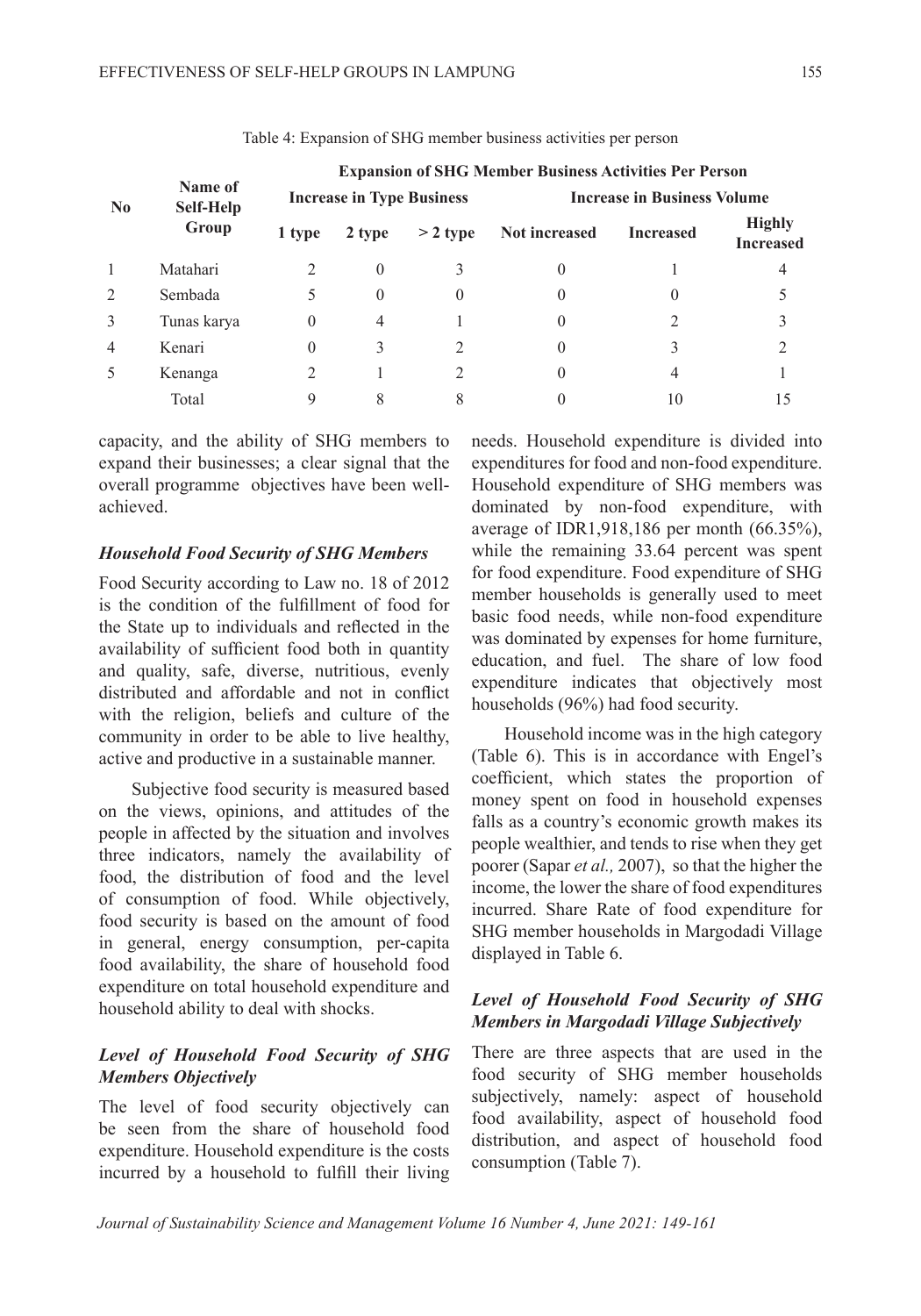| <b>Types of Food Expenditure</b>    | <b>Average Expenditure</b><br>(IDR/month) | Percentage (%) |
|-------------------------------------|-------------------------------------------|----------------|
| Flour and grains                    | 268.120                                   | 9.28           |
| Cassava                             | 14.360                                    | 0.50           |
| Oil and fat                         | 32.880                                    | 1.14           |
| Animal food                         | 133.300                                   | 4.61           |
| Vegetable food                      | 72.460                                    | 2.51           |
| Fruit /oily seeds                   | 26.860                                    | 0.93           |
| <b>Nuts</b>                         | 18.740                                    | 0.65           |
| Sugar                               | 36.560                                    | 1.26           |
| Colored vegetables                  | 113.960                                   | 3.94           |
| Colorless vegetables                | 12.380                                    | 0.43           |
| Fruit vegetables                    | 161.587,5                                 | 5.59           |
| Fruit                               | 66.460                                    | 2.30           |
| Seasonings                          | 21.840                                    | 0.76           |
| Beverage                            | 25.220                                    | 0.87           |
| Amount of food expenditure          | 972.527,5                                 | 33.64          |
| <b>Expenditure Type</b><br>Non-Food | Average Expenditure<br>(IDR/month)        | Percentage (%) |
| Health                              | 22.840                                    | 0.79           |
| Education                           | 232.580                                   | 8.05           |
| Electricity                         | 98.496                                    | 3.41           |
| Phone/cell phone                    | 69.800                                    | 2.41           |
| Home Furniture                      | 895.792                                   | 30.99          |
| House reparation                    | 19.800                                    | 0.68           |
| Clothes                             | 151.880                                   | 5.25           |
| Goods and services                  | 116.200                                   | 4.02           |
| Fuel                                | 178.400                                   | 6.17           |
| Transportation                      | 5.200                                     | 0.06           |
| Social                              | 5.200                                     | 0.18           |
| Tax                                 | 24.354                                    | 0.84           |
| Body cleanliness                    | 40.836                                    | 1.41           |
| Cosmetics                           | 62.008                                    | 2.15           |
| Amount of Non-Food Expenditure      | 1.918.186                                 | 66.35          |
| Amount of Household Expenditures    | 2.890.713,5                               | 100,00         |

Table 5:Expenditure for food and non-food stuff of SHG members household in Margodadi Village of 2016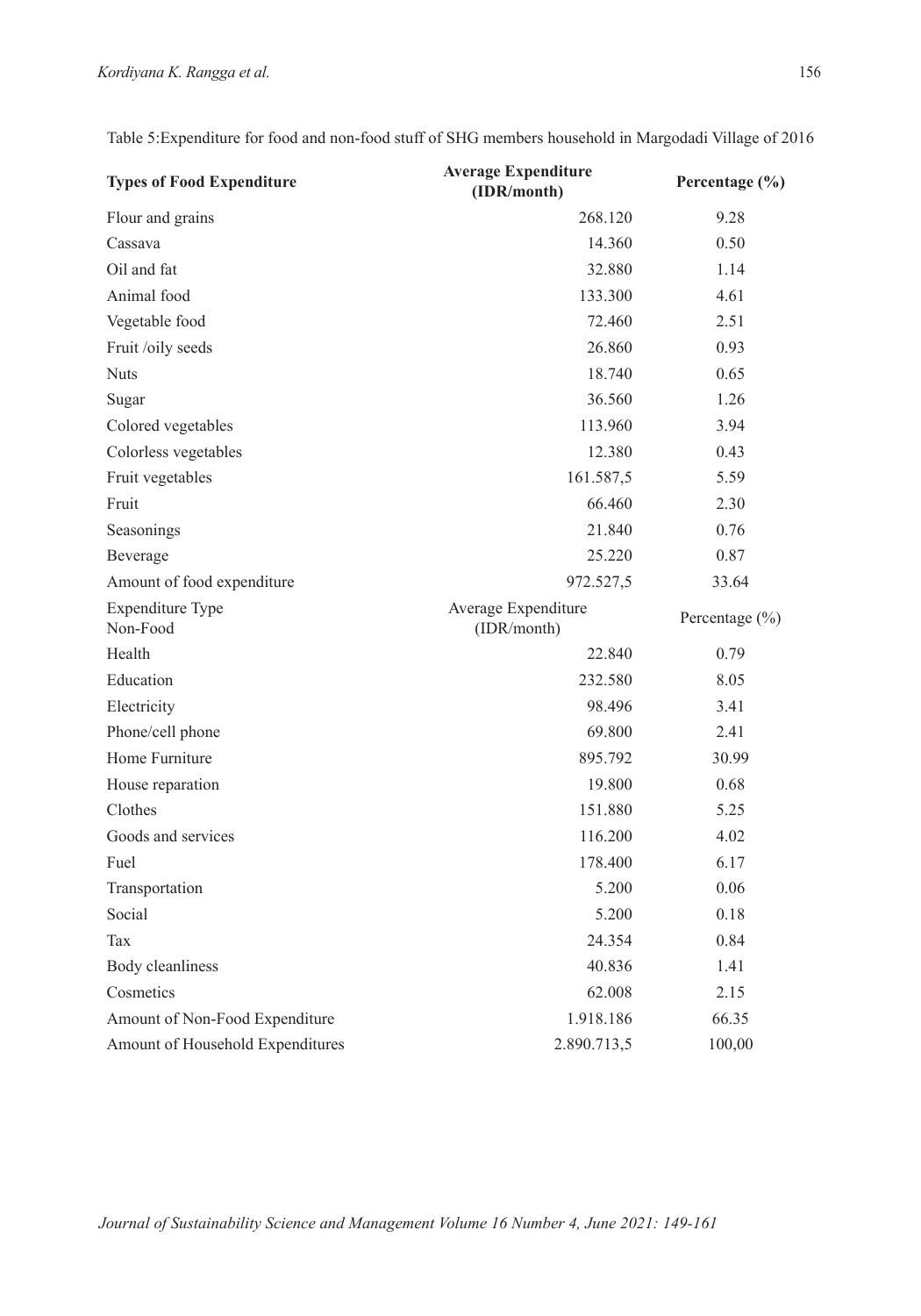| <b>Share Rate of Expenditure</b> | <b>Classification</b>          | <b>Number</b> | Percentage $(\% )$ |
|----------------------------------|--------------------------------|---------------|--------------------|
| $RT < 60\%$                      | Have Food Security             | 24            | 96.00              |
| $RT > 60\%$                      | Does Not Have Food<br>Security |               | 4.00               |
| Number                           |                                | 25            | 100.00             |

Table 6: Share rate of food expenditure of SHG member households in Margodadi Village

Table 7: The level of household food security of SHG members subjectively of 2017.

| N <sub>0</sub> | Sub-variable (Score)                         | <b>Number</b><br>(person) | Percentage<br>(%) |
|----------------|----------------------------------------------|---------------------------|-------------------|
| $\mathbf{1}$   | Food Availability Level                      |                           |                   |
|                | $7.431 - 9.926$ (Low)                        | 8                         | 32.00             |
|                | 3.326-4,651 (Medium)                         | 10                        | 40.00             |
|                | 12.423-14.916 (High)                         | $\overline{7}$            | 28.00             |
|                | Total                                        | 25                        | 100.00            |
|                | Average: 11.121 (Medium)                     |                           |                   |
| $\overline{2}$ | Food Distribution Level                      |                           |                   |
|                | $10.193 - 12.498$ (Low)                      | 10                        | 40.00             |
|                | $12.499 - 14.804$ (Medium)                   | 8                         | 32.00             |
|                | $14.805 - 17.108$ (High)                     | $\tau$                    | 28.00             |
|                | Total                                        | 25                        | 100.00            |
|                | Average: 13.415 (Medium)                     |                           |                   |
| 3              | Food consumption level                       |                           |                   |
|                | $13.477 - 17.014$ (Low)                      | 6                         | 24.00             |
|                | $17.015 - 20.552$ (Medium)                   | 12                        | 48.00             |
|                | $20.553 - 24.089$ (High)                     | $\tau$                    | 28.00             |
|                | Total                                        | 25                        | 100.00            |
|                | Average: 18.725 (Medium)                     |                           |                   |
| 4.             | Recapitulation of Food Security Subjectively |                           |                   |
|                | $31.476 - 38.092$ (Low)                      | $\overline{2}$            | 8.00              |
|                | $38.093 - 44.709$ (Medium)                   | 15                        | 60.00             |
|                | $44.710 - 51.324$ (High)                     | 8                         | 32.00             |
|                | Total                                        |                           | 100.00            |
|                | $Average = 43.260 (Median)$                  |                           |                   |

## a. *Aspect of Household Food Availability of SHG Members*

The food security level of SHG member households in Margodadi Village based on the aspect of food availability was in

the "medium" category with an average value of 11,121 which means that the SHG member households food was sufficient to fulfill their household food needs. Based on the conditions that occured in the field, it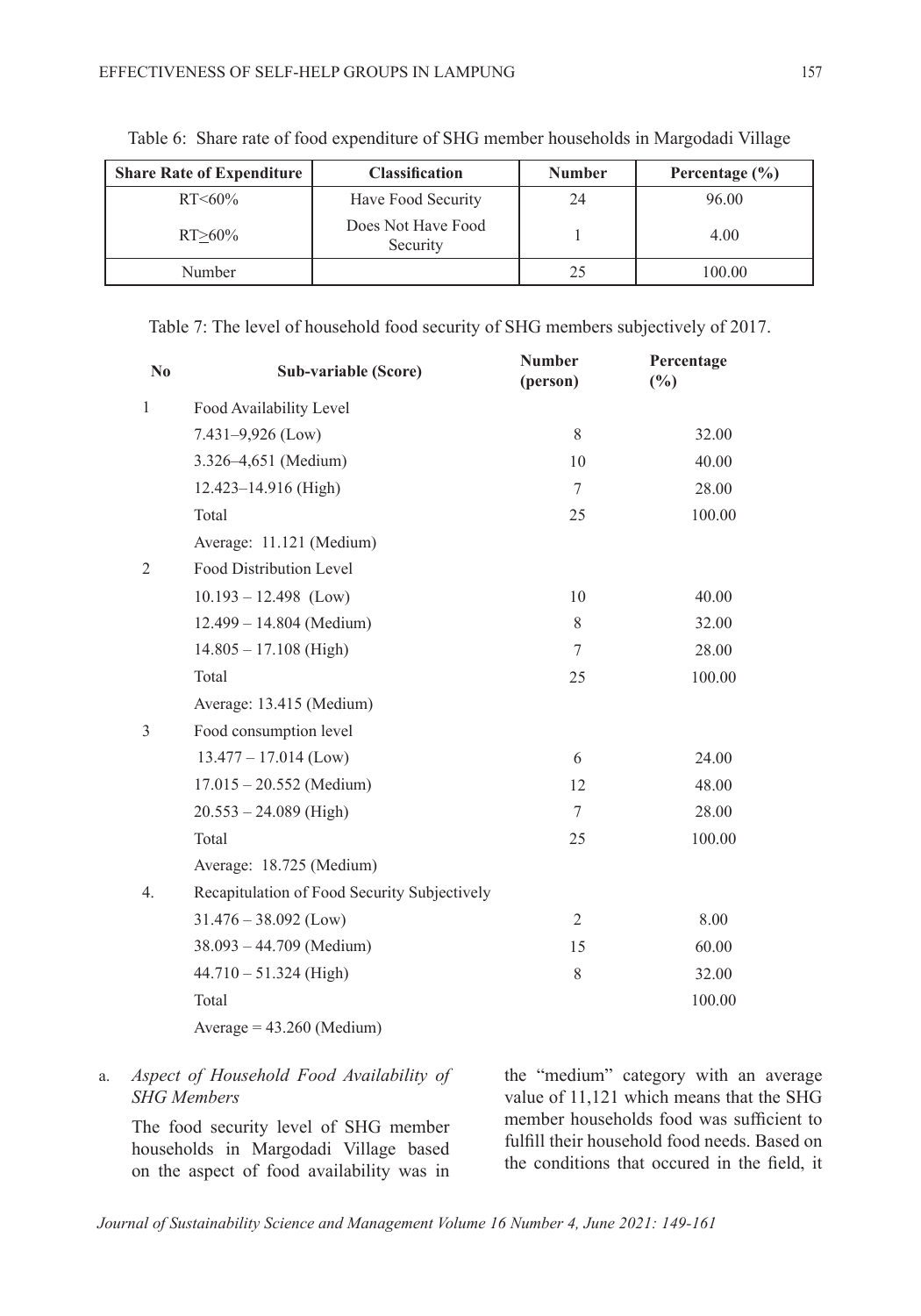was concluded that the conditions of food availability for SHG member households mostly tended to be "fairly good" and the food was available in sufficient quantities to meet the needs of all SHG member households.

b. *Aspect of Household Food Distribution of SHG Members*

The household food distribution was in the classed as "medium", with an average value of 13.415, which meant that the distribution of food in SHG member households was "fairly good". Given the data collected from respondents, it is clear that the accessibility and affordability of food for SHG member households was easily accessible. This is because only a small portion of food needed by SHG member households purchased, the rest is self-produced.

c. *Aspects of Household Food Consumption of SHG Members*

The food security level of SHG member households from the aspect of household food consumption was "medium" with an average value of 18,725. The results of field observations showed that the knowledge of SHG members regarding the food needed was of the right composition and type. Additionally, the food consumed was "fairly good" for health, however, the majority of SHG members still did not consider the quality of the food being consumed.

Generally SHG members only consume food as it is according to what suits their tastes without any particular consideration to the quality of the food being consumed.

The result of the recapitulation and observation of the food security of SHG member households in Margodadi Village was in the Medium category with an average value of 43,260 which means that SHG member households in Margodadi Village have sufficient food security. This is because the aspect of food availability of SHG member households and aspects of food distribution of SHG member households were in the "medium" at best.

## *The Relationship between the Effectiveness of SHG in the PPMK and the Level of Household Food Security of SHG Members*

The relationship between the effectiveness of SHG in the PPMK program and the level of food security of SHG member households using the Sperman's Rank correlation analysis showed a significance value of 0.017. This value was smaller than the  $\alpha$  value of 0.05 or at confidence level of 95%, which means that there is a significant difference between the effectiveness of SHG in the PPMK and the level of food security of SHG member households in Margodadi Village.

Based on the results of the research above, it can be concluded that the more effective SHG in the PPMK, the higher the level of food security of SHG members in Margodadi Village. The success of the community based PPMK is supported by many factors such as ongoing assistance, and social capital that has been owned by the community (willingness and commitment of the target community).

In other regions, the implementation of PPMK may not be the same as the PPMK in Metro City because it is influenced by several factors. The scope of this research is small, namely at the village level, but the success of the PPMK in Metro City is an indication that this program has the potential to be replicated in other regions to realise food security and community-based independence. The food security programme is very important, especially in poor communities where the level of food security is low.

# **Conclusion**

The effectiveness of SHG members implementing the PPMK was "good" with the overall objective of the programme being achieved, namely the increase in the income of SHG member households, the strengthening of institutional capacity of SHG was "fairly good", and the ability of SHG members to expand their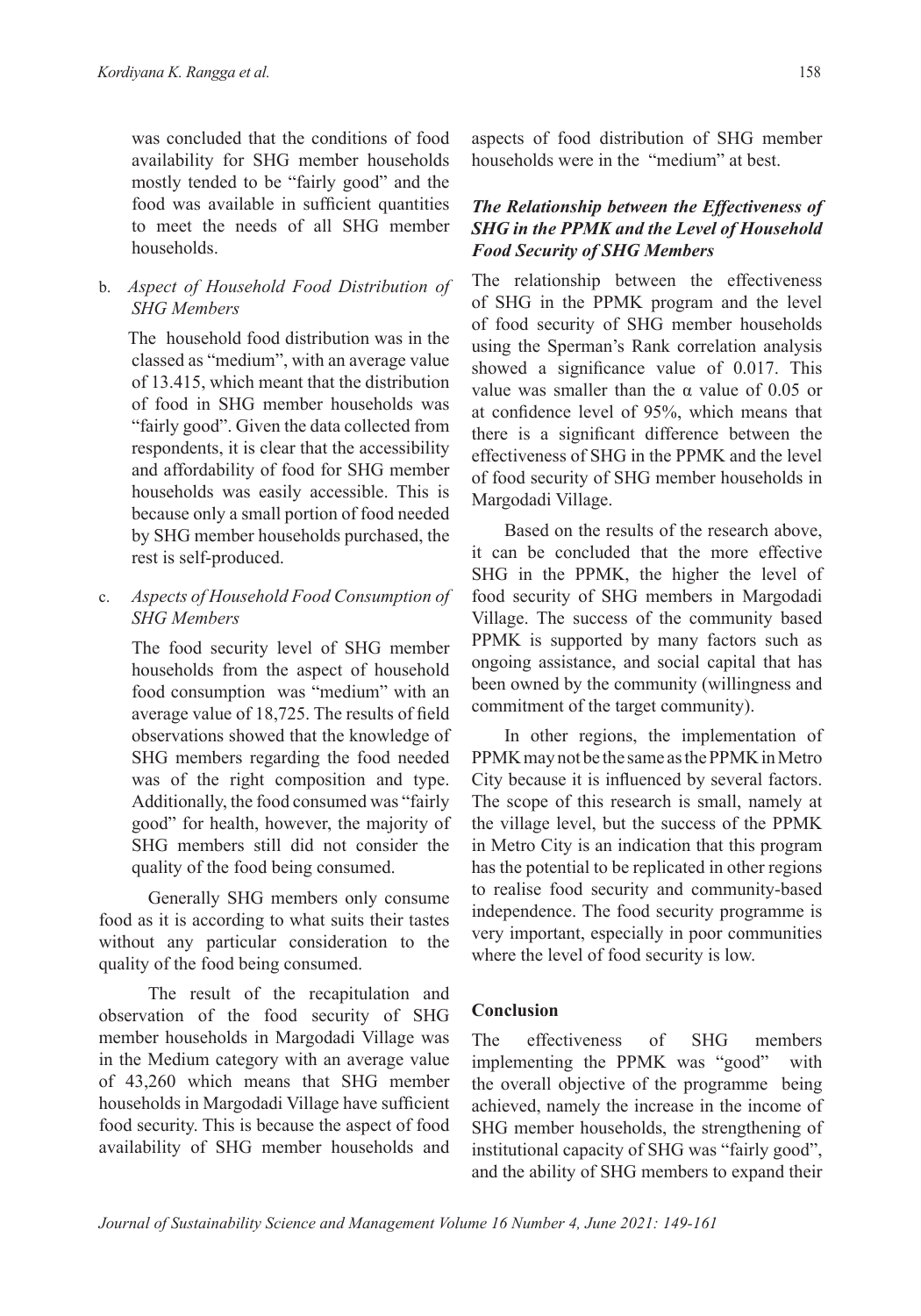businesses was "quite capable". The level of household food security of SHG members in Margodadi Village objectively shows that the majority of households were in high level of food security.

The effectiveness of SHG in the PPMK was significantly different from the level of household food security, with a correlation coefficient of 0.017 and a confidence level of 95%. This result indicates that the more effective the programme gets, the higher the level of household food security of SHG members becomes.

Based on the Global Food Security Index assessment in 2018, Indonesia is in the 65th position out of 113 countries. In 2019, the number of poor people in Indonesia was 24.79 million people. This research provides positive findings to improve food security and reduce poverty in Indonesia. Increasing food security and poverty alleviation must be following the capacity and character of the community. Therefore the approach through SHG is considered appropriate to overcome the problem of food security and poverty.

### **Acknowledgements**

The authors extend their gratitude to reviewers for critical comments on the manuscript and the university for the research opportunity.

### **References**

- Alatas, V., Banerjee, A., Hanna, R., Olken, B. A., & Tobias, J. (2012). Targeting the poor: Evidence from a field experiment in Indonesia. *American Economic Review*, *102*(4), 1206-1240. http://doi.org/10.1257/ aer.102.4.1206
- Buck, R., & Deutsch, J. (2014). Effects of poverty on education. *Internationa Journal of Human Sciences*, *11*(2), 1139-1148. http://doi.org/10.14687/ijhs.v11i2.3043
- Dartanto, T. (2013). Reducing fuel subsidies and the implication on fiscal balance and poverty in Indonesia: A simulation analysis.

*Energy Policy*, *58*, 117-134. http://doi. org/10.1016/j.enpol.2013.02.040

- Fatriadi, R., Asteriani, F., & Cahyaningsih, C. (2017). Effectiveness of the National Program for Community Empowerment (PNPM) for infrastructure development accelerated and geoplanology in district of Marpoyan Damai, Pekanbaru. *Journal of Geoscience, Engineering, Environment, and Technology*, *2*(1), 53-63. http://doi. org/10.24273/jgeet.2017.2.1.30
- Fujita, A., Takahashi, D. Y., & Patriota, A. G. (2014). A non-parametric method to estimate the number of clusters. *Computational Statistics & Data Analysis*, *73*, 27-39. http:// doi.org/10.1016/j.csda.2013.11.012
- Gugerty, M. K., Biscaye, P., & Anderson, C. L. (2018). Delivering development? Evidence on self-help groups as development intermediaries in South Asia and Africa. *Development Policy Review*, *37*(1), 129- 151. http://doi.org/10.1111/dpr.12381
- Hartina, S., Djaelangkara, R., Studi, P., Publik, A., Tadulako, U., & Makassar, U. N. (2017). Pinisi discretion review analysis of the setting agenda of non-smoke areas in Sigi Regency. *Pinisi Discretion Review*, *1*(1), 31-38.
- Hassan, S. A., Zaman, K., & Gul, S. (2015). The relationship between growth-inequalitypoverty triangle and environmental degradation: Unveiling the reality. *Arab Economics and Business Journal*, *10*(1), 57-71. http://doi.org/10.1016/j. aebj.2014.05.007
- Henseler, J. (2012). PLS-MGA: A nonparametric approach to partial least squaresbased multi-group analysis. In W. Gaul, A. Geyer-Schulz, L. Schmidt-Thieme, & J. Kunze (Eds.), *Challenges at the interface of data analysis, computer science, and optimization* (pp. 495-50). Springer: Berlin, Heidelberg. http://doi.org/10.1007/978-3- 642-24466-7-50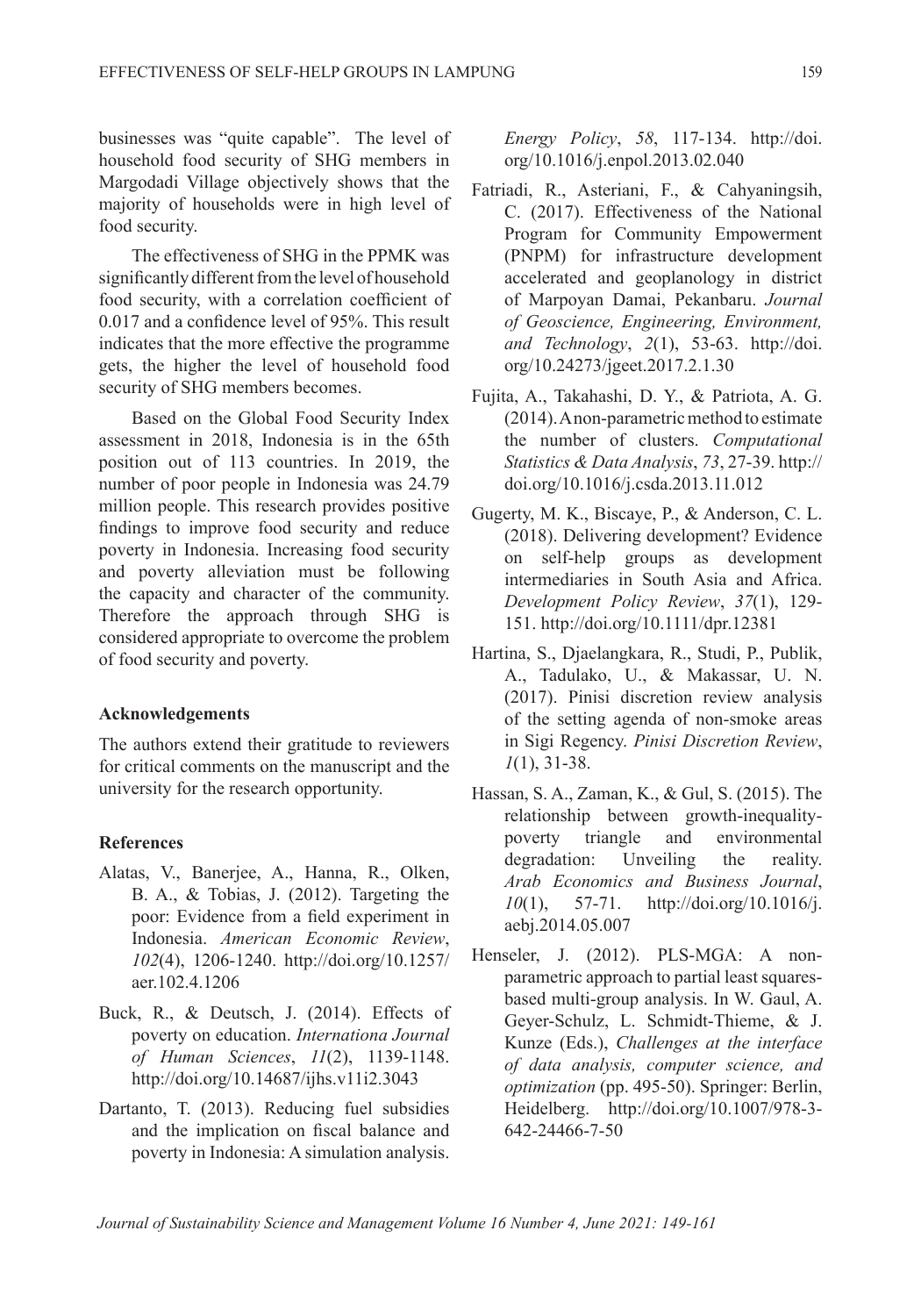- Matridi, R. A., Zuraidi, D., Setyadiharja, R., Sanopaka, E., Effendi, D., & Utari, D. S. (2015). An evaluation of P3DK ( An Acceleration of Development Village Program ): A reviewing on failure toward revolving loan fund system in Kepulauan Riau Province, Indonesia. *Procedia - Social and Behavioral Sciences*, *169*(August 2014), 189-197. http://doi.org/10.1016/j. sbspro.2015.01.302
- Mehta, S. K., Mishra, H. G., & Amrinder Singh. (2011). Role of self help groups in socio-economic change of Vulnerable poor of jammu region. In *2011 International Conference on Economics and Finance Research* (Vol. 4, pp. 519-523). Singapore. Retrieved from http://ipedr.com/ vol4/103-F10147.pdf
- Meilia, A., Zakaria, W. A., & Prasmatiwi, F. E. (2014). Ketahanan pangan rumah tangga petani kopi di Kabupaten Lampung Barat. *Jurnal Ilmu-Ilmu Agribisnis*, *2*(2), 133-141.
- Mihai, M., & Manea, D. (2015). Education and poverty. *Procedia Economics and Finance*, *32*(15), 855-860. http://doi.org/10.1016/ S2212-5671(15)01532-4
- Mubarak, Z. (2010). *Evaluasi pemberdayaan masyarakat ditinjau dari proses pengembangan kapasitas dapa kegiatan PNPM mandiri perkotaan*. [Thesis Magister Teknik Pembangunan Wilayah dan Kota UNDIP, Semarang. Universitas Diponegoro].
- Mufid, A. (2014). Sistem pendukung keputusan penilaian proposal kegiatan PNPM MPd menggunakan metode Profile Matching dan Analytic Hierarchy Process (AHP). *Jurnal Sistem Informasi Bisnis*, *4*(1), 40-45. http:// doi.org/10.21456/vol4iss1pp40-47
- Munawar, N. (2017). Institutional Analysis on National Program for Community Empowerment of Independent Urban (PNPM-MP) for poverty reduction. *Arts and Social Sciences Journal*, *8*(1), 1-6. http://doi.org/10.4172/2151-6200.1000248
- Mutolib, A., Yonariza, Mahdi, & Ismono, H. (2016). Gender inequality and the oppression of women within minangkabau matrilineal society: A case study of the management of ulayat forest land in nagari bonjol, dharmasraya district, west sumatra province, Indonesia. *Asian Women*, *32*(3), 23-49.
- Nichols, T., & Holmes, A. (2007). Nonparametric procedures. In K. Friston, J. Ashburner, S. Kiebel, T. Nichols, & W. Penny (Eds.), *Statistical parametric mapping* (pp. 253-272). Cambridge, Massachusetts: Elsevier Ltd. All rights reserved. http://doi.org/10.1016/B978- 012372560-8/50021-8
- Nimisha, M., & Arumugam, D. (2019). Impact of self-help groups on self, social awareness and economic empowerment of women entrepreneurs of Coimbatore District. *International Journal of Engineering and Advanced Technology*, *8*(5), 1007- 1014. Retrieved from https://www.ijeat. org/wp-content/uploads/papers/v8i5/ E7076068519.pdf
- Nurhardjo, B. (2012). Karakteristik dan kinerja buruh wanita pada Gudang Tembakau Gmit di Kecamatan Panti Kabupaten Jember. *Jurnal Bisnis dan Manajemen*, *6*(1), 55-68.
- Rahjuni, D., Badriah, L. S., & Rafinda, A. (2019). Implementing productive economic activities for the poor based on social capital. *SEA - Practical Application of Science*, *7*(19), 47-54.
- Rangga, K. K., Darsono, Anantanyu, S., & Wijaya, M. (2014). The participation of micro business affinity group members in the implementation of food self-sufficiency action program in Lampung Province. *Academic Research International*, *5*(3), 112-122.
- Rangga, K., & Syarief, Y. (2018). Paddy farmer households' participation and food security level in special effort program in Seputih Raman sub-district of Central Lampung Regency Paddy farmer households'